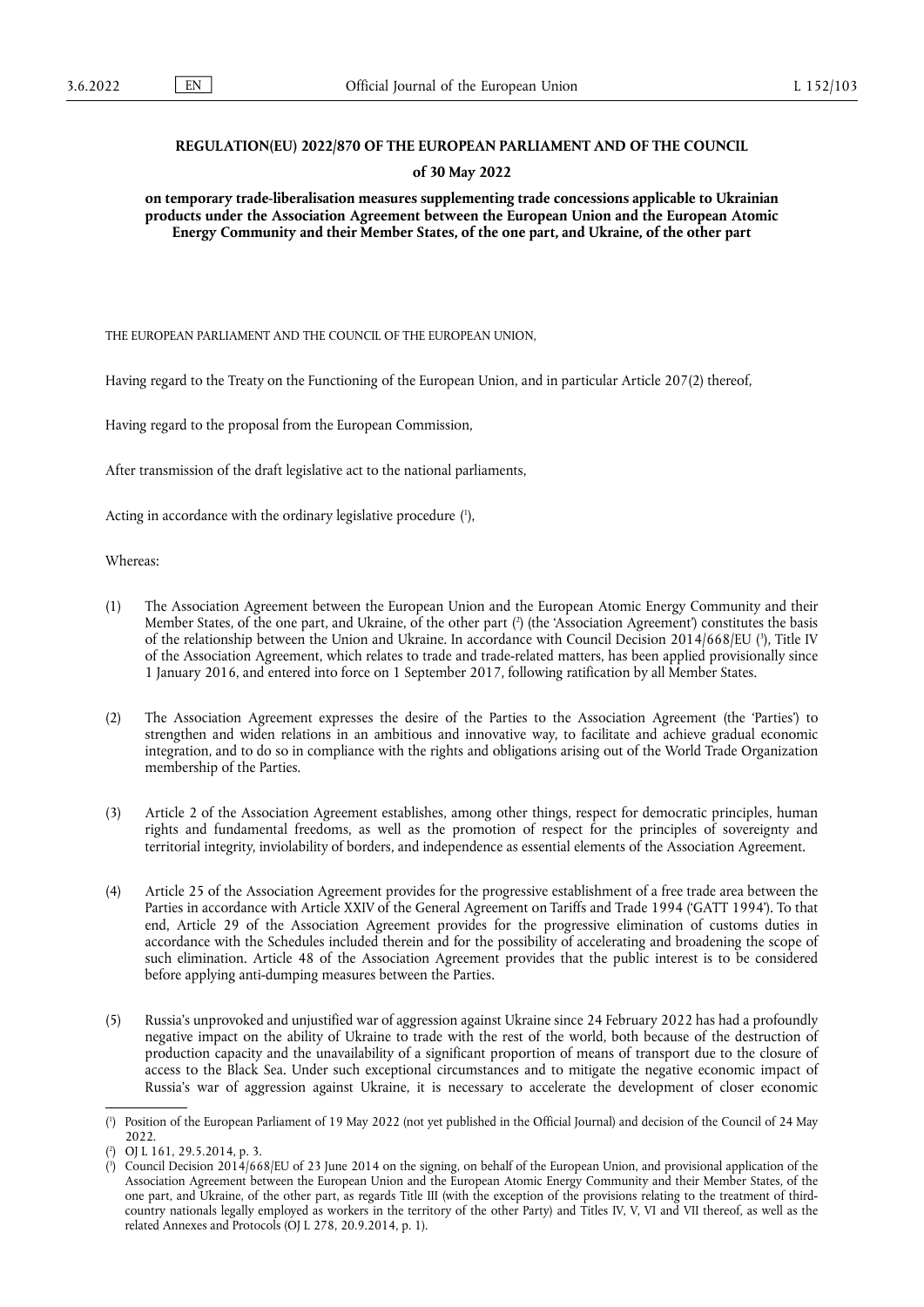relations between the Union and Ukraine in order to provide quick support to the Ukrainian authorities and population. It is therefore necessary and appropriate to stimulate trade flows and to grant concessions in the form of trade-liberalisation measures for all products, in line with the acceleration of the elimination of customs duties on trade between the Union and Ukraine.

- (6) In accordance with Article 21(3) of the Treaty on European Union (TEU), the Union is to ensure consistency between the different areas of its external action. Pursuant to Article 207(1) of the Treaty on the Functioning of the European Union (TFEU), the common commercial policy is to be conducted in the context of the principles and objectives of the Union's external action.
- <span id="page-1-3"></span>(7) The trade-liberalisation measures established by this Regulation should take the following form: (i) the full removal of import duties (preferential customs duties) on the importation of industrial products from Ukraine; (ii) the suspension of the application of the entry price system to fruit and vegetables; (iii) the suspension of tariff-rate quotas and the full removal of import duties; (iv) by way of derogation from Article 14(1), subparagraph 1, of Regulation (EU) 2016/1036 of the European Parliament and of the Council ( 4 [\),](#page-1-0) anti-dumping duties on imports originating in Ukraine made during the application of this Regulation should not be collected at any point in time, including after the expiry of this Regulation; and (v) the temporary suspension of the application of Regulation (EU) 2015/478 of the European Parliament and of the Council ( 5 [\).](#page-1-1) Through those measures, the Union will, in effect, temporarily provide appropriate economic and financial support to the benefit of Ukraine and the economic operators that are affected.
- <span id="page-1-4"></span>(8) In order to prevent fraud, the preferential arrangements established by this Regulation should be conditional upon Ukraine complying with all the relevant conditions for obtaining benefits under the Association Agreement, including the rules of origin of products concerned and the procedures related thereto, as well as Ukraine's involvement in close administrative cooperation with the Union, as provided for by the Association Agreement.
- (9) Ukraine should abstain from introducing new duties or charges having equivalent effect and new quantitative restrictions or measures having equivalent effect, from increasing existing levels of duties or charges or from introducing any other restrictions on trade with the Union, unless clearly justified in the war context. In the event that Ukraine fails to comply with any of those conditions, the Commission should be empowered to suspend temporarily all or part of the preferential arrangements established by this Regulation.
- (10) Article 2 of the Association Agreement provides that, among other things, respect for democratic principles, human rights and fundamental freedoms as well as countering the proliferation of weapons of mass destruction, related materials and their means of delivery constitute essential elements of the Association Agreement. Furthermore, Article 3 of the Association Agreement states that the rule of law, good governance, the fight against corruption, the fight against the different forms of trans-national organised crime and terrorism, the promotion of sustainable development and effective multilateralism are central to enhancing the relationship between the Parties. It is appropriate to introduce the possibility of temporarily suspending the preferential arrangements established by this Regulation if Ukraine fails to respect the general principles of the Association Agreement, as is the case under other association agreements concluded by the Union.
- (11) In order to ensure uniform conditions for the implementation of this Regulation, implementing powers should be conferred on the Commission to temporarily suspend the preferential arrangements and to introduce corrective measures, as referred to in Articles 3 and 4 of this Regulation, in cases where Union producers of like or directly competing products are or might be seriously affected by imports under this Regulation. Those powers should be exercised in accordance with Regulation [\(](#page-1-2)EU) No 182/2011 of the European Parliament and of the Council (°).

<span id="page-1-5"></span><span id="page-1-0"></span>[<sup>\(</sup>](#page-1-3) 4 ) Regulation (EU) 2016/1036 of the European Parliament and of the Council of 8 June 2016 on protection against dumped imports from countries not members of the European Union (OJ L 176, 30.6.2016, p. 21).

<span id="page-1-1"></span>[<sup>\(</sup>](#page-1-4) 5 ) Regulation (EU) 2015/478 of the European Parliament and of the Council of 11 March 2015 on common rules for imports (OJ L 83, 27.3.2015, p. 16).

<span id="page-1-2"></span>[<sup>\(</sup>](#page-1-5) 6 ) Regulation (EU) No 182/2011 of the European Parliament and of the Council of 16 February 2011 laying down the rules and general principles concerning mechanisms for control by Member States of the Commission's exercise of implementing powers (OJ L 55, 28.2.2011, p. 13).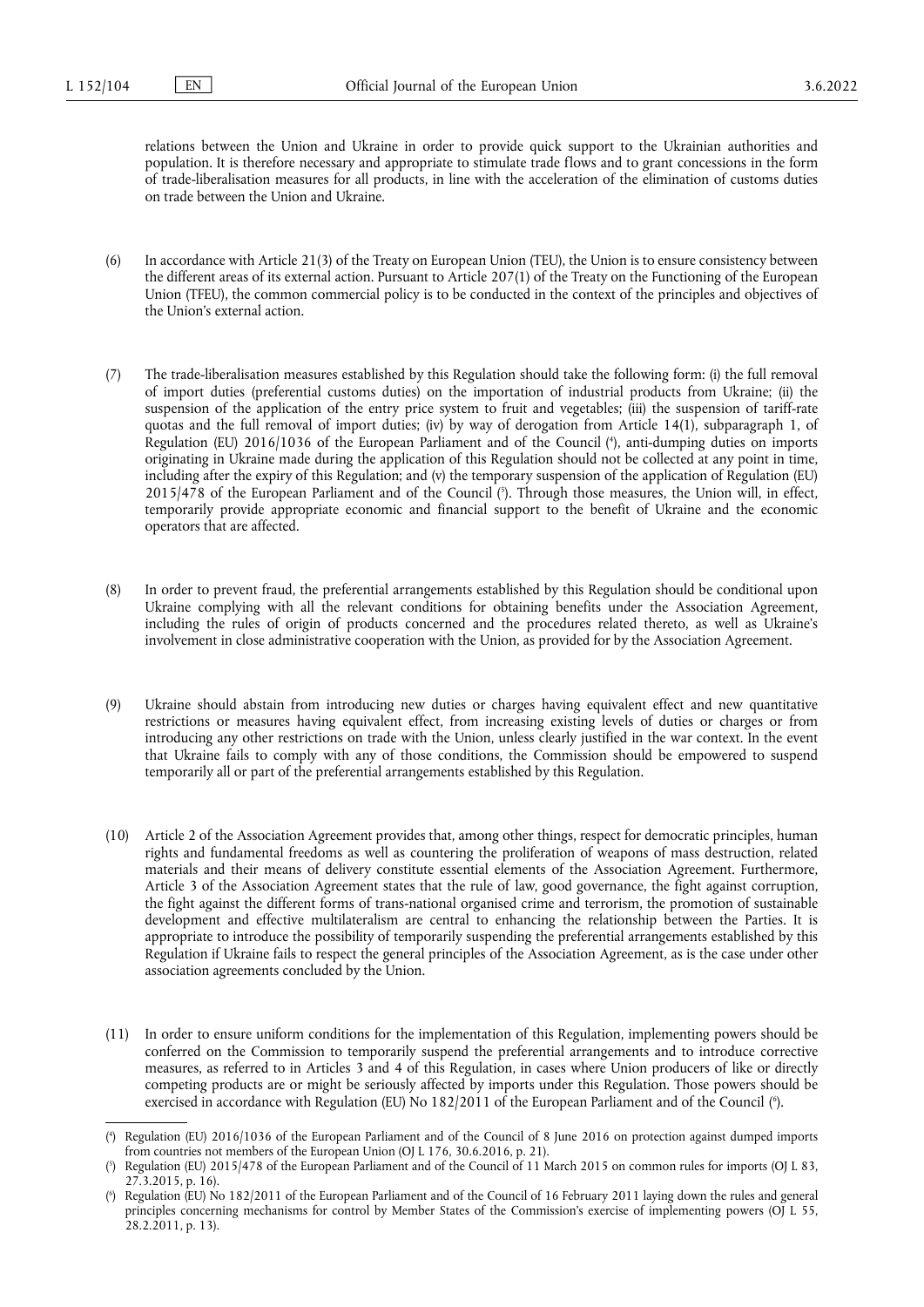- (12) Subject to an investigation by the Commission, it is necessary to provide for the possibility to reintroduce the customs duties otherwise applicable under the Association Agreement for imports of any products falling under the scope of this Regulation which cause, or threaten to cause, serious difficulties to Union producers of like or directly competing products.
- (13) The Commission's annual report on the implementation of the Deep and Comprehensive Free Trade Area, which is an integral part of the Association Agreement, should include a detailed assessment of the implementation of the trade-liberalisation measures established by this Regulation.
- (14) In view of the urgency of the matter related to the situation caused by Russia's war of aggression against Ukraine, it is considered to be appropriate to invoke the exception to the eight-week period provided for in Article 4 of Protocol No 1 on the role of national Parliaments in the European Union, annexed to the TEU, to the TFEU and to the Treaty establishing the European Atomic Energy Community.
- (15) In light of the emergency situation in Ukraine, this Regulation should provide for an appropriate transitory provision and enter into force on the day following that of its publication in the *Official Journal of the European Union*,

HAVE ADOPTED THIS REGULATION:

### *Article 1*

# **Trade-liberalisation measures**

- 1. The following preferential arrangements are introduced:
- (a) the preferential customs duties on importation into the Union of certain industrial products originating in Ukraine that are subject to a seven-year phase-out in accordance with Annex I-A to the Association Agreement shall be set to zero;
- (b) the application of the entry price system shall be suspended for those products to which it applies as specified in Annex I-A to the Association Agreement. No customs duties shall apply to imports of those products;
- (c) all the tariff-rate quotas established under Annex I-A to the Association Agreement shall be suspended and the products covered by those quotas shall be admitted for importation into the Union from Ukraine without any customs duties.

2. By way of derogation from Article 14(1), first subparagraph, of Regulation (EU) 2016/1036, anti-dumping duties on imports originating in Ukraine made during the application of this Regulation shall not be collected at any point in time, including after the expiry of this Regulation.

3. The application of Regulation (EU) 2015/478 shall be temporarily suspended with regard to imports originating in Ukraine.

## *Article 2*

## **Conditions for entitlement to the preferential arrangements**

The preferential arrangements provided for in Article 1(1), points (a), (b) and (c), shall be subject to the following conditions:

- (a) compliance with the rules of origin of products and the procedures related thereto as provided for in the Association Agreement;
- (b) Ukraine's abstention from introducing new duties or charges having equivalent effect and new quantitative restrictions or measures having equivalent effect for imports originating in the Union, from increasing existing levels of duties or charges or from introducing any other restrictions, including discriminatory internal administrative measures, unless clearly justified in the war context; and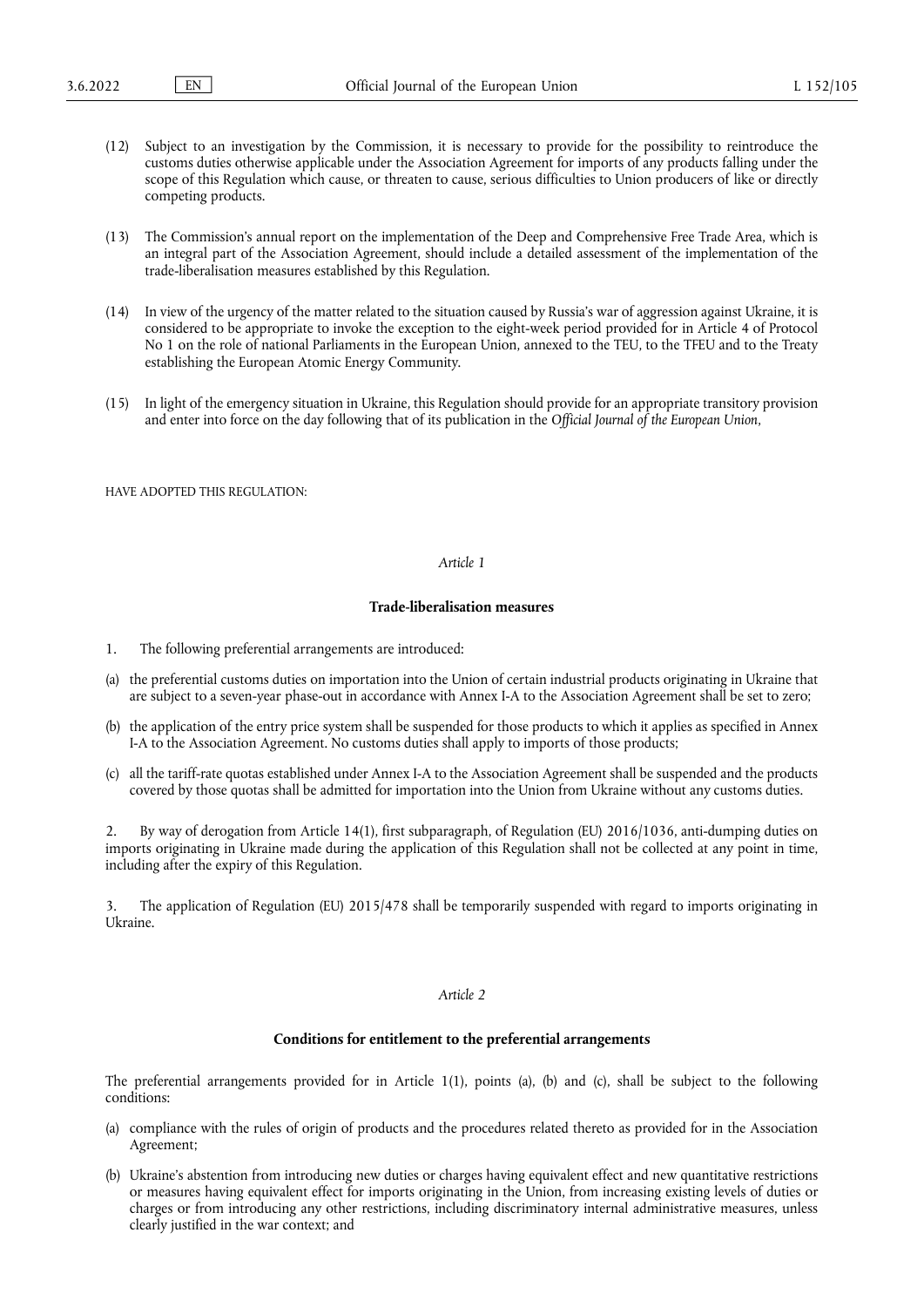(c) Ukraine's respect for democratic principles, human rights and fundamental freedoms and respect for the principle of the rule of law as well as continued and sustained efforts with regard to the fight against corruption and illegal activities provided for in Articles 2, 3 and 22 of the Association Agreement.

## *Article 3*

### **Temporary suspension**

1. Where the Commission finds that there is sufficient evidence of Ukraine's failure to comply with the conditions set out in Article 2, it may, by means of an implementing act, suspend in whole or in part the preferential arrangements provided for in Article 1(1), points (a), (b) and (c). That implementing act shall be adopted in accordance with the examination procedure referred to in Article 5(2).

2. Where a Member State requests that the Commission suspends any of the preferential arrangements on the basis of Ukraine's failure to comply with the conditions set out in Article 2, point (b), the Commission shall provide a reasoned opinion within four months of the request on whether the claim of Ukraine's failure to comply is substantiated. If the Commission concludes that the claim is substantiated, it shall initiate the procedure referred to in paragraph 1 of this Article.

# *Article 4*

#### **Safeguard clause**

1. Where a product originating in Ukraine is imported on terms which cause, or threaten to cause, serious difficulties to Union producers of like or directly competing products, the customs duties otherwise applicable under the Association Agreement on imports of that product may be reintroduced at any time.

2. The Commission shall closely monitor the impact of this Regulation, including with regard to the prices on the Union market, taking into account the information on exports, imports and Union production of the products subject to the trade-liberalisation measures established by this Regulation.

- 3. The Commission shall take a decision to initiate an investigation within a reasonable period of time:
- (a) at the request of a Member State;
- (b) at the request of a legal person or an association that does not have legal personality, acting on behalf of the Union industry, meaning all or a major proportion of Union producers of like or directly competing products; or
- (c) on its own initiative if it is apparent to the Commission that there is sufficient *prima facie* evidence of serious difficulties to Union producers of like or directly competing products as referred to in paragraph 1.

For the purposes of this paragraph, 'major proportion of Union producers of like or directly competing products' means Union producers whose collective output constitutes more than 50 % of the total Union production of the like or directly competing products produced by that portion of the Union industry which have expressed either support for or opposition to the request and which represent no less than 25 % of total production of the like or directly competing products produced by the Union industry.

4. Where the Commission decides to initiate an investigation, it shall publish a notice in the *Official Journal of the European Union* announcing the initiation of the investigation. The notice shall provide a summary of the information received and state that any relevant information should be sent to the Commission. It shall specify the period within which interested parties may submit their views in writing. Such period shall not exceed four months from the date of publication of the notice.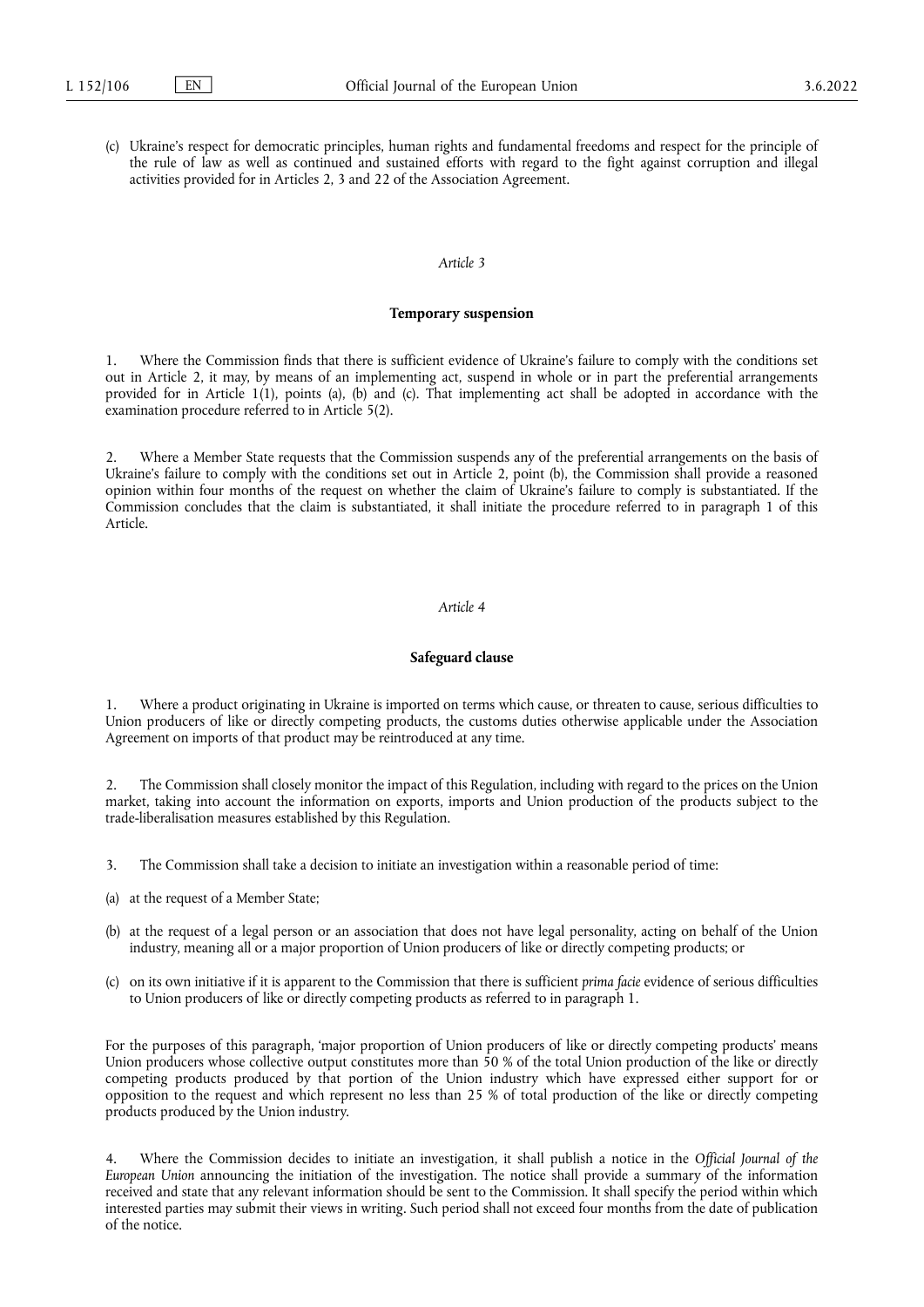The Commission shall seek all information it deems necessary and may verify the information received with Ukraine or any other relevant source. It may be assisted by officials of the Member State on whose territory verification might be sought, if that Member State requests such assistance by those officials.

6. In examining whether serious difficulties to Union producers of like or directly competing products as referred to in paragraph 1 exist, the Commission shall take account, among other things, of the following factors concerning Union producers, where relevant information is available:

— market share,

- production,
- stocks,
- production capacity,
- capacity utilisation,
- employment,
- imports,
- prices.

The investigation shall be completed within six months of the publication of the notice referred to in paragraph 4 of this Article. In exceptional circumstances, the Commission may extend that period by means of an implementing act adopted in accordance with the examination procedure referred to in Article 5(2).

8. Within three months of the completion of the investigation, the Commission shall decide whether to reintroduce the customs duties otherwise applicable under the Association Agreement by means of an implementing act adopted in accordance with the examination procedure referred to in Article 5(2) of this Regulation. That implementing act shall enter into force within one month of its publication.

The customs duties otherwise applicable under the Association Agreement may be reintroduced for as long as necessary to counteract the deterioration in the economic or financial situation of Union producers, or for as long as the threat of such deterioration persists. Where the facts as finally established show that the conditions set out in paragraph 1 of this Article are not met, the Commission shall adopt an implementing act terminating the investigation and proceedings. That implementing act shall be adopted in accordance with the examination procedure referred to in Article 5(2) of this Regulation.

9. Where exceptional circumstances requiring immediate action make an investigation impossible, the Commission may, after informing the Customs Code Committee referred to in Article 5(1), take any preventive measure which is necessary.

### *Article 5*

### **Committee procedure**

<span id="page-4-1"></span>The Commission shall be assisted by the Customs Code Committee established by Article 285 of Regulation (EU) No 952/2013 of the European Parliament and of the Council [\(](#page-4-0) 7 ). That Committee shall be a committee within the meaning of Regulation (EU) No 182/2011.

2. Where reference is made to this paragraph, Article 5 of Regulation (EU) No 182/2011 shall apply.

<span id="page-4-0"></span>[<sup>\(</sup>](#page-4-1) 7 ) Regulation (EU) No 952/2013 of the European Parliament and of the Council of 9 October 2013 laying down the Union Customs Code (OJ L 269, 10.10.2013, p. 1).